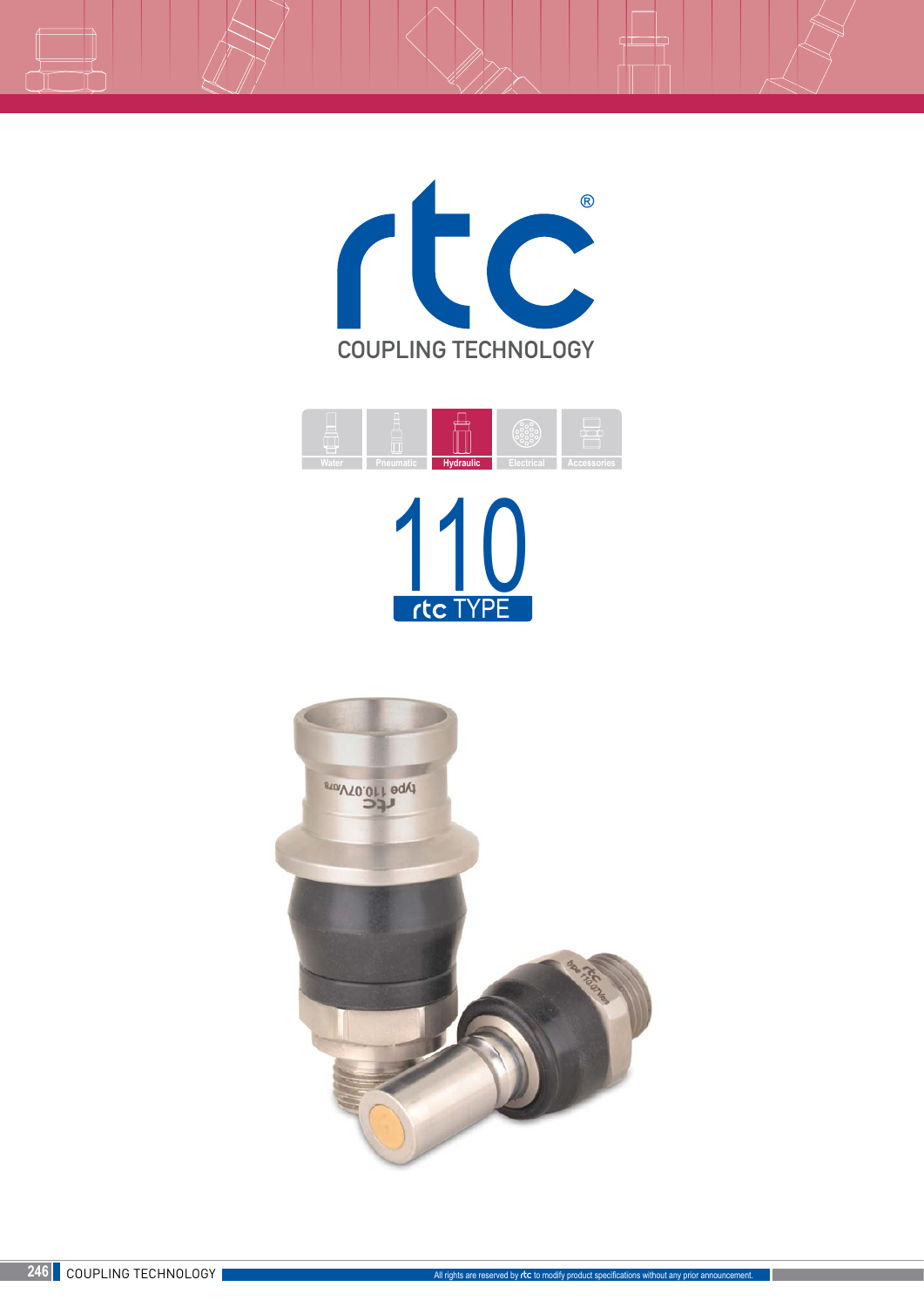# THE **110 COUPLINGS FOR HYDRAULIC**





| Temperature Range - Temperaturbereich |                                                                                                                                                      |
|---------------------------------------|------------------------------------------------------------------------------------------------------------------------------------------------------|
| Nitrile (N)<br>FPM (V)                | $-25^{\circ}$ C + 80 $^{\circ}$ C (- 13 $^{\circ}$ F + 176 $^{\circ}$ F)<br>$-20^{\circ}$ C + 150 $^{\circ}$ C (- 4 $^{\circ}$ F + 302 $^{\circ}$ F) |
| FVMQ (FSN)                            | -62°C + 230°C (- 80°F + 450°F)                                                                                                                       |

# Max.Working Pressure - Max. Betriebsdruck  $r$  (1

| rtc 110.05            | 180 bar (2610 PSI) |
|-----------------------|--------------------|
| $\epsilon$ ctc 110.07 | 180 bar (2610 PSI) |
| $\epsilon$ ctc 110.10 | 180 bar (2610 PSI) |
| rtc $110.13$          | 180 bar (2610 PSI) |

### Flow size - Nennweiten

| rtc 110.05 | $5 \text{ mm}$  |
|------------|-----------------|
| rtc 110.07 | 7 mm            |
| rtc 110.10 | $10 \text{ mm}$ |
| rtc 110.13 | $13 \text{ mm}$ |

# **Material**

| Socket Body-<br>Kupplungsgrundkörper | Stainless Steel - Edelstahl |
|--------------------------------------|-----------------------------|
| Sleeve - Hülse                       | Stainless Steel - Edelstahl |
| Valve - Ventil                       | Stainless Steel - Edelstahl |
| Locking Ring -<br>Sprengring         | Stainless Steel - Edelstahl |
| Balls - Kugeln                       | Stainless Steel - Edelstahl |
| Seals - Dichtungen                   | Nitrile (N)                 |
| Plug - Nippel                        | Stainless Steel - Edelstahl |
| Back part Nippel -                   | Stainless Steel - Edelstahl |

Back part Nippel - Nippel Hinterteil

### Standard version - Standardversion NBR (N)

- Non-Spill flat face socket and plug
- Better and stronger guiding during connection - Protection cap to avoid dirt and dust damage
- the plug and socket

# Using Area

- Hydraulic brake circuit
- Hydraulic tilting circuit
- Brake calibrating system
- Pressure accumulators







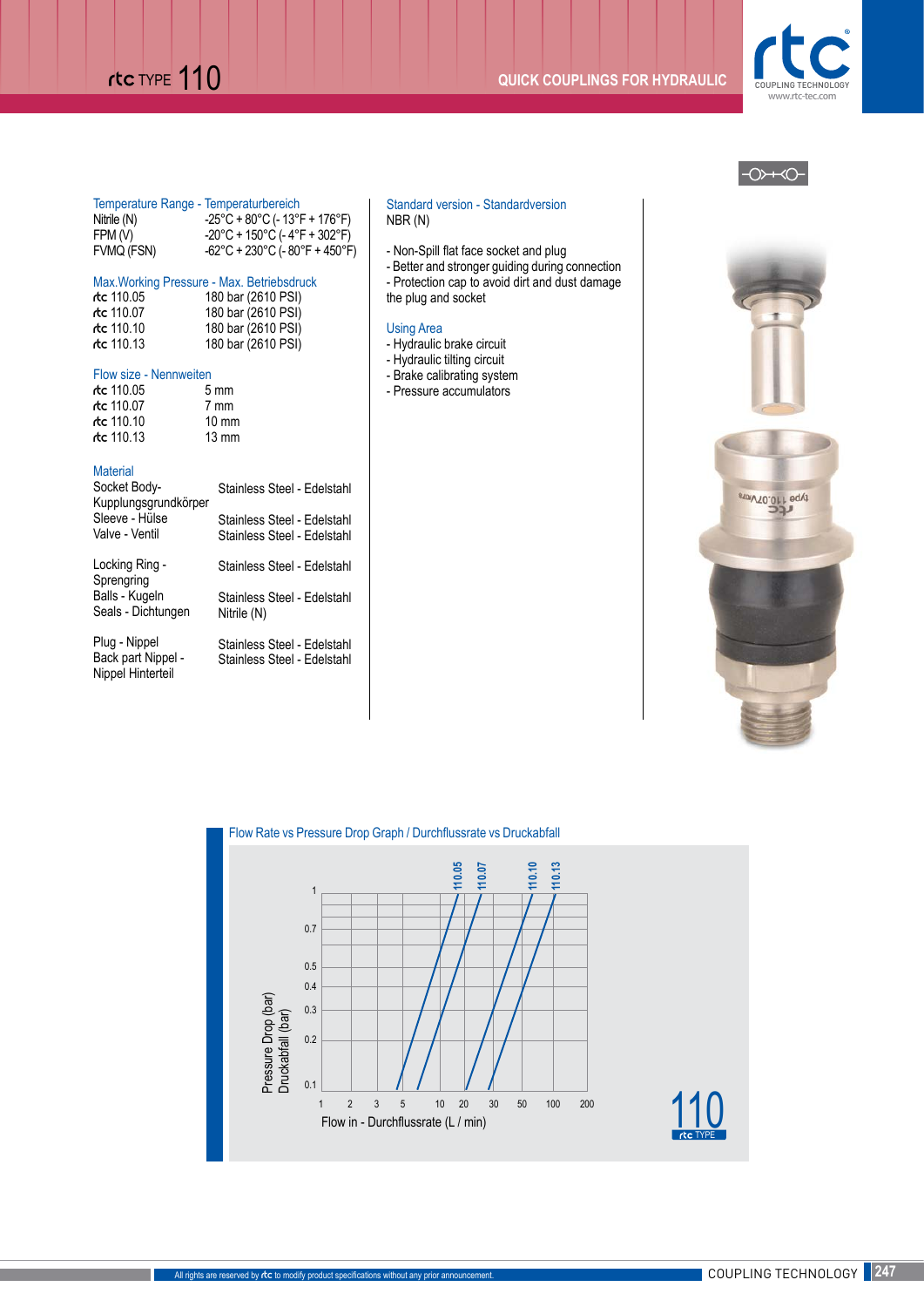

# rtc TYPE 110

| <b>TYPE 110</b><br>rtc |              |                       | Cylindrical female thread socket / Kupplung mit Innengewinde zylindrisch |     |      | $-0$ $\rightarrow$ |
|------------------------|--------------|-----------------------|--------------------------------------------------------------------------|-----|------|--------------------|
| Socket / Kupplung      | Size / Größe | Order No / Bestellnr. | Ød                                                                       | Ød1 |      | HEX.               |
|                        | 05           | 110.05 SFB 10         | <b>BSP 1/8</b>                                                           | 29  | 53   | 22                 |
|                        |              |                       |                                                                          |     |      |                    |
| දී<br>$\frac{1}{8}$    | 07           | 110.07 SFB 13         | <b>BSP 1/4</b>                                                           | 34  | 65.5 | 24                 |
|                        |              | 110.07 SFB 17         | <b>BSP 3/8</b>                                                           | 34  | 65.5 | 24                 |
| g                      |              | 110.10 SFB 17         | <b>BSP 3/8</b>                                                           | 38  | 77   | 30                 |
| baasar i               | 10           | 110.10 SFB 21         | <b>BSP 1/2</b>                                                           | 38  | 77   | 30                 |
|                        | 13           | 110.13 SFB 21         | <b>BSP 1/2</b>                                                           | 55  | 97   | 41                 |

| rctc<br><b>TYPE 110</b>                            |              | Cylindrical male thread socket with 60° Inner cone / Kupplung mit Aussengewinde zylindrisch mit 60° Innenkonus |                |     |      |    | $\rightarrow$ |
|----------------------------------------------------|--------------|----------------------------------------------------------------------------------------------------------------|----------------|-----|------|----|---------------|
| Socket / Kupplung                                  | Size / Größe | Order No / Bestellnr.                                                                                          | Ød             | Ød1 |      | £1 | HEX.          |
|                                                    |              | 110.05 SMB 10                                                                                                  | <b>BSP 1/8</b> | 29  | 50   | 8  | 22            |
|                                                    | 05           | 110.05 SMB 13                                                                                                  | <b>BSP 1/4</b> | 29  | 53   | 11 | 22            |
|                                                    |              |                                                                                                                |                |     |      |    |               |
| $-L1$<br>త్రి<br>$\frac{1}{88}$<br>Ød <sub>1</sub> | 07           | 110.07 SMB 13                                                                                                  | <b>BSP 1/4</b> | 34  | 66   | 11 | 24            |
|                                                    |              | 110.07 SMB 17                                                                                                  | <b>BSP 3/8</b> | 34  | 67   | 12 | 24            |
|                                                    |              | 110.10 SMB 17                                                                                                  | <b>BSP 3/8</b> | 38  | 77   | 12 | 30            |
|                                                    | 10           | 110.10 SMB 21                                                                                                  | <b>BSP 1/2</b> | 38  | 79   | 14 | 30            |
|                                                    | 13           | 110.13 SMB 21                                                                                                  | <b>BSP 1/2</b> | 55  | 94.5 | 14 | 41            |
|                                                    |              |                                                                                                                |                |     |      |    |               |

| $ $ rtc $ $<br><b>TYPE 110</b>                                                              |              | Male thread socket 24° Hydraulic pipe connection / Kupplung mit Aussengewinde 24° Hydraulik pipe Anschluss |         |                |     |    |    | $\rightarrow$ |
|---------------------------------------------------------------------------------------------|--------------|------------------------------------------------------------------------------------------------------------|---------|----------------|-----|----|----|---------------|
| Socket / Kupplung                                                                           | Size / Größe | Order No / Bestellnr.                                                                                      | Ød      | Ød1            | Qd2 | L  | L1 | HEX.          |
|                                                                                             | 05           | 110.05 SMB 1215-06                                                                                         | M12x1.5 | $6\phantom{1}$ | 29  | 52 | 10 | 22            |
|                                                                                             |              | 110.05 SMB 1415-08                                                                                         | M14x1.5 | 8              | 29  | 52 | 10 | 22            |
|                                                                                             |              |                                                                                                            |         |                |     |    |    |               |
| $-L1-$                                                                                      |              | 110.07 SMB 1415-08                                                                                         | M14x1.5 | 8              | 34  | 65 | 10 | 24            |
|                                                                                             | 07           | 110.07 SMB 1615-10                                                                                         | M16x1.5 | 10             | 34  | 66 | 11 | 24            |
|                                                                                             |              | 110.07 SMB 1815-12                                                                                         | M18x1.5 | 12             | 34  | 66 | 11 | 24            |
| දී<br>$\overline{\omega}$<br>ತ್ವ ಸಿತ್ರ<br>ಕನ್ನಡ                                             |              |                                                                                                            |         |                |     |    |    |               |
|                                                                                             |              | 110.10 SMB 1815-12                                                                                         | M18x1.5 | 12             | 38  | 76 | 11 | 30            |
|                                                                                             | 10           | 110.10 SMB 2215-15                                                                                         | M22x1.5 | 15             | 38  | 77 | 12 | 30            |
|                                                                                             |              | 110.10 SMB 2415-16                                                                                         | M24x1.5 | 16             | 38  | 78 | 13 | 30            |
|                                                                                             |              |                                                                                                            |         |                |     |    |    |               |
| Male threaded socket for hyraulic pipes with<br>24° taper according to ISO 8434-1 (type: S) |              | 110.13 SMB 2215-15                                                                                         | M22x1.5 | 12             | 55  | 92 | 12 | 41            |
| Kupplung mit Aussengewinde mit 24° Dichtkonus (typ:S)                                       | 13           | 110.13 SMB 2415-16                                                                                         | M24x1.5 | 15             | 55  | 93 | 13 | 41            |
|                                                                                             |              | 110.13 SMB 2615-18                                                                                         | M26x1.5 | 16             | 55  | 93 | 13 | 41            |

| rtc<br><b>TYPE 110</b>                       |              | UNF (JIC) male thread socket with 37° sealing cone / Kupplung mit UNF (JIC) Aussengewinde 37° Dichtkonus |                   |     |    |    | $\rightarrow$ |
|----------------------------------------------|--------------|----------------------------------------------------------------------------------------------------------|-------------------|-----|----|----|---------------|
| Socket / Kupplung                            | Size / Größe | Order No / Bestellnr.                                                                                    | Ød                | Ød1 |    | L1 | HEX.          |
|                                              |              | 110.05 SJB 1120                                                                                          | UNF 7/16-20       | 29  | 56 | 14 | 22            |
|                                              | 05           | 110.05 SJB 1320                                                                                          | <b>UNF 1/2-20</b> | 29  | 56 | 14 | 22            |
| $11$ ——                                      |              |                                                                                                          |                   |     |    |    |               |
|                                              | 07           | 110.07 SJB 1418                                                                                          | UNF 9/16-18       | 34  | 69 | 14 | 24            |
| දී<br>ġ.<br>Ød <sub>1</sub><br>$\frac{1}{2}$ |              |                                                                                                          |                   |     |    |    |               |
|                                              | 13           | 110.10 SJB 1916                                                                                          | <b>UNF 3/4-16</b> | 38  | 82 | 17 | 30            |
|                                              |              |                                                                                                          |                   |     |    |    |               |
|                                              | 13           | 110.13 SJB 2214                                                                                          | <b>UNF 7/8-14</b> | 55  | 99 | 19 | 41            |